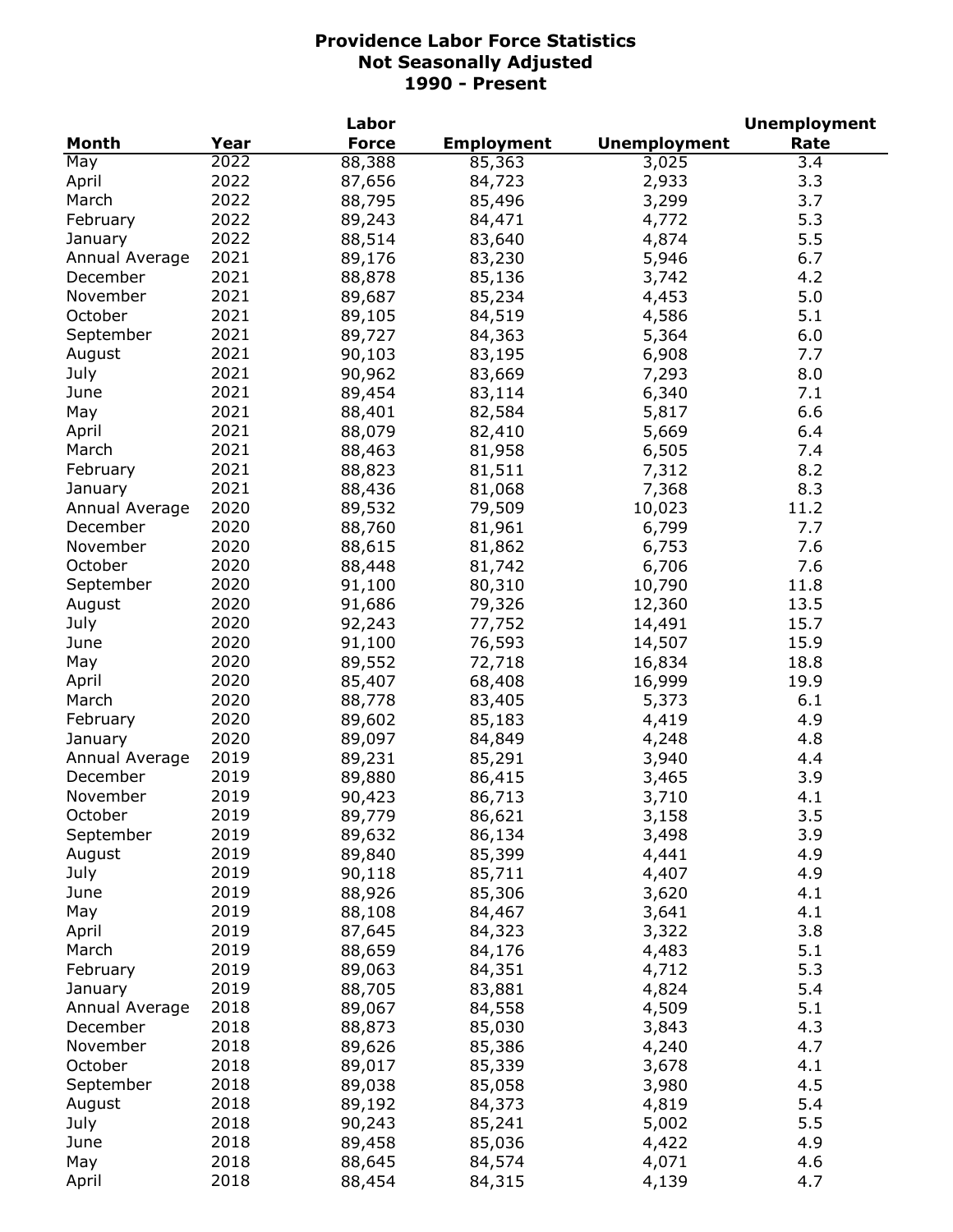|                |      | Labor        |                   |                     | <b>Unemployment</b> |
|----------------|------|--------------|-------------------|---------------------|---------------------|
| <b>Month</b>   | Year | <b>Force</b> | <b>Employment</b> | <b>Unemployment</b> | Rate                |
| March          | 2018 | 88,887       | 83,801            | 5,086               | 5.7                 |
| February       | 2018 | 89,179       | 83,663            | 5,516               | 6.2                 |
| January        | 2018 | 88,185       | 82,875            | 5,310               | 6.0                 |
| Annual Average | 2017 | 88,844       | 84,034            | 4,810               | 5.4                 |
| December       | 2017 | 88,870       | 84,562            | 4,308               | 4.8                 |
| November       | 2017 | 89,416       | 84,699            | 4,717               | 5.3                 |
| October        | 2017 | 88,824       | 84,597            | 4,227               | 4.8                 |
| September      | 2017 | 89,237       | 84,786            | 4,451               | 5.0                 |
| August         | 2017 | 89,105       | 83,926            | 5,179               | 5.8                 |
| July           | 2017 | 89,733       | 84,375            | 5,358               | 6.0                 |
| June           | 2017 | 89,048       | 84,361            | 4,687               | 5.3                 |
| May            | 2017 | 88,073       | 83,758            | 4,315               | 4.9                 |
|                | 2017 | 88,130       | 83,841            | 4,289               | 4.9                 |
| April          | 2017 |              |                   |                     | 5.8                 |
| March          |      | 88,645       | 83,532            | 5,113               |                     |
| February       | 2017 | 88,658       | 83,221            | 5,437               | 6.1                 |
| January        | 2017 | 88,384       | 82,750            | 5,634               | 6.4                 |
| Annual Average | 2016 | 86,319       | 80,950            | 5,369               | 6.2                 |
| December       | 2016 | 86,250       | 81,814            | 4,436               | 5.1                 |
| November       | 2016 | 86,473       | 81,961            | 4,512               | 5.2                 |
| October        | 2016 | 86,283       | 81,727            | 4,556               | 5.3                 |
| September      | 2016 | 86,176       | 81,181            | 4,995               | 5.8                 |
| August         | 2016 | 86,714       | 81,033            | 5,681               | 6.6                 |
| July           | 2016 | 87,327       | 81,439            | 5,888               | 6.7                 |
| June           | 2016 | 87,023       | 81,428            | 5,595               | 6.4                 |
| May            | 2016 | 85,833       | 80,467            | 5,366               | 6.3                 |
| April          | 2016 | 85,769       | 80,608            | 5,161               | 6.0                 |
| March          | 2016 | 86,176       | 80,271            | 5,905               | 6.9                 |
| February       | 2016 | 86,064       | 79,987            | 6,077               | 7.1                 |
| January        | 2016 | 85,735       | 79,480            | 6,255               | 7.3                 |
| Annual Average | 2015 | 86,660       | 80,545            | 6,115               | 7.1                 |
| December       | 2015 | 86,601       | 81,047            | 5,554               | 6.4                 |
| November       | 2015 | 86,701       | 80,955            | 5,746               | 6.6                 |
| October        | 2015 | 86,421       | 80,922            | 5,499               | 6.4                 |
| September      | 2015 | 86,155       | 80,515            | 5,640               | 6.5                 |
| August         | 2015 | 86,774       | 80,583            | 6,191               | 7.1                 |
| July           | 2015 | 87,501       | 80,969            | 6,532               | 7.5                 |
| June           | 2015 | 87,364       | 81,123            | 6,241               | 7.1                 |
| May            | 2015 | 86,747       | 80,560            | 6,187               | 7.1                 |
| April          | 2015 | 86,069       | 80,504            | 5,565               | 6.5                 |
| March          | 2015 | 86,176       | 79,891            | 6,285               | 7.3                 |
| February       | 2015 | 86,582       | 79,913            | 6,669               | 7.7                 |
| January        | 2015 | 86,829       | 79,558            | 7,271               | 8.4                 |
| Annual Average | 2014 | 87,164       | 79,300            | 7,864               | 9.0                 |
| December       | 2014 | 87,016       | 80,686            | 6,330               | 7.3                 |
| November       | 2014 | 87,510       | 80,581            | 6,929               | 7.9                 |
| October        | 2014 | 87,443       | 80,599            | 6,844               | 7.8                 |
| September      | 2014 | 87,240       | 79,797            | 7,443               | 8.5                 |
|                |      |              |                   |                     |                     |
| August         | 2014 | 87,886       | 79,682            | 8,204               | 9.3                 |
| July           | 2014 | 88,444       | 79,850            | 8,594               | 9.7                 |
| June           | 2014 | 87,914       | 79,969            | 7,945               | 9.0                 |
| May            | 2014 | 86,905       | 78,800            | 8,105               | 9.3                 |
| April          | 2014 | 86,080       | 78,569            | 7,511               | 8.7                 |
| March          | 2014 | 86,581       | 77,986            | 8,595               | 9.9                 |
| February       | 2014 | 86,569       | 77,832            | 8,737               | 10.1                |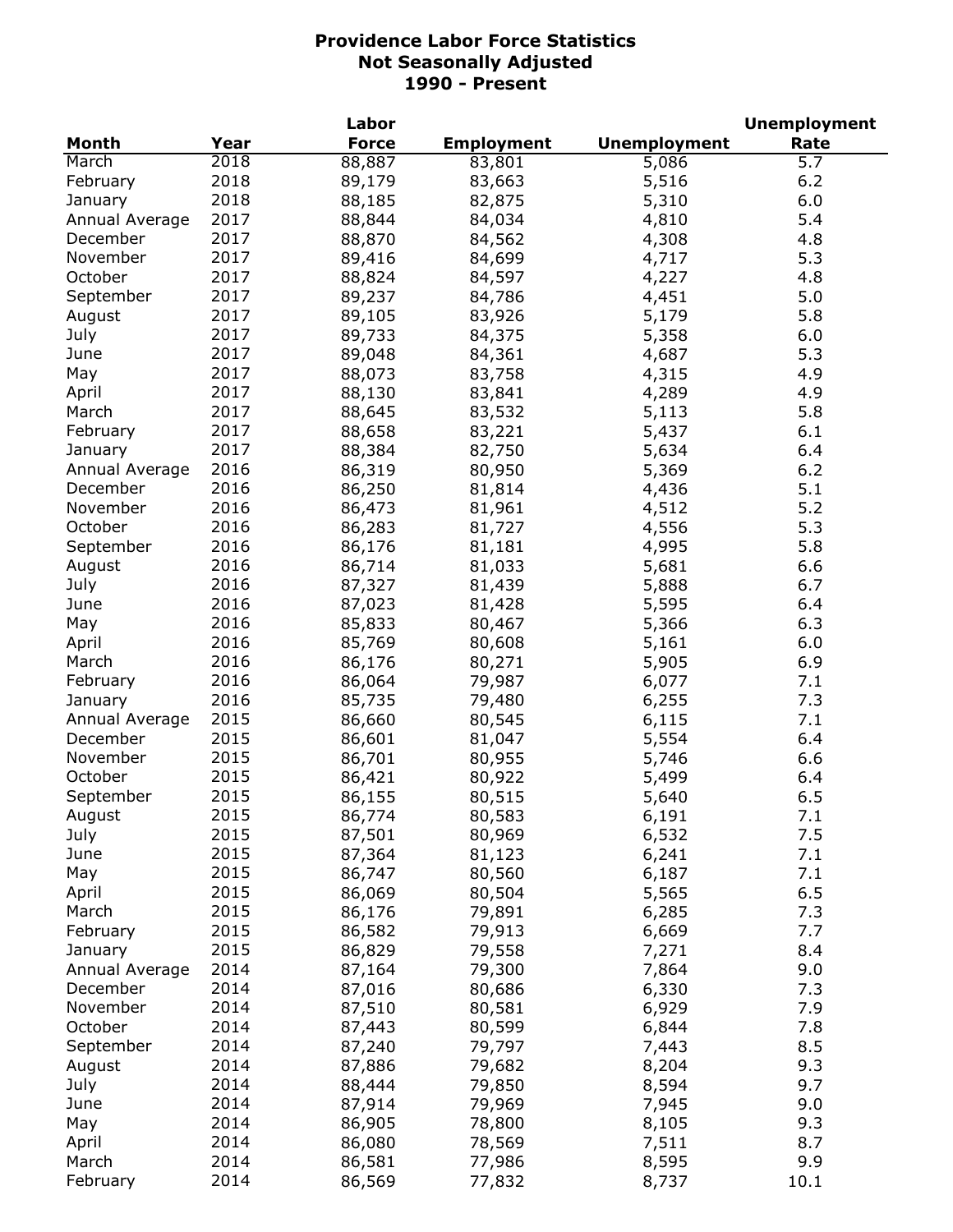|                |      | Labor            |                   |                     | <b>Unemployment</b> |
|----------------|------|------------------|-------------------|---------------------|---------------------|
| <b>Month</b>   | Year | <b>Force</b>     | <b>Employment</b> | <b>Unemployment</b> | Rate                |
| January        | 2014 | 86,382           | 77,247            | 9,135               | 10.6                |
| Annual Average | 2013 | 87,075           | 77,848            | 9,227               | 10.6                |
| December       | 2013 | 86,559           | 78,242            | 8,317               | 9.6                 |
| November       | 2013 | 87,068           | 78,519            | 8,549               | 9.8                 |
| October        | 2013 | 87,012           | 78,116            | 8,896               | 10.2                |
| September      | 2013 | 87,200           | 78,053            | 9,147               | 10.5                |
| August         | 2013 | 87,456           | 77,826            | 9,630               | 11.0                |
| July           | 2013 | 88,527           | 78,297            | 10,230              | 11.6                |
| June           | 2013 | 88,310           | 78,477            | 9,833               | 11.1                |
| May            | 2013 | 86,890           | 77,544            | 9,346               | 10.8                |
| April          | 2013 | 86,068           | 77,530            | 8,538               | 9.9                 |
| March          | 2013 | 86,106           | 77,082            | 9,024               | 10.5                |
| February       | 2013 | 86,616           | 77,403            | 9,213               | 10.6                |
| January        | 2013 | 87,079           | 77,082            | 9,997               | 11.5                |
| Annual Average | 2012 |                  |                   | 9,970               | 11.4                |
| December       | 2012 | 87,556<br>87,919 | 77,586            | 8,891               | 10.1                |
| November       | 2012 |                  | 79,028            |                     | 10.3                |
|                |      | 88,015           | 78,939            | 9,076               |                     |
| October        | 2012 | 88,610           | 79,234            | 9,376               | 10.6                |
| September      | 2012 | 87,921           | 78,558            | 9,363               | 10.6                |
| August         | 2012 | 88,243           | 77,938            | 10,305              | 11.7                |
| July           | 2012 | 88,878           | 77,896            | 10,982              | 12.4                |
| June           | 2012 | 88,558           | 77,922            | 10,636              | 12.0                |
| May            | 2012 | 87,278           | 77,116            | 10,162              | 11.6                |
| April          | 2012 | 86,292           | 76,611            | 9,681               | 11.2                |
| March          | 2012 | 86,205           | 76,133            | 10,072              | 11.7                |
| February       | 2012 | 86,412           | 75,985            | 10,427              | 12.1                |
| January        | 2012 | 86,344           | 75,674            | 10,670              | 12.4                |
| Annual Average | 2011 | 88,049           | 77,070            | 10,979              | 12.5                |
| December       | 2011 | 87,326           | 77,319            | 10,007              | 11.5                |
| November       | 2011 | 88,016           | 77,608            | 10,408              | 11.8                |
| October        | 2011 | 88,270           | 77,487            | 10,783              | 12.2                |
| September      | 2011 | 87,933           | 77,044            | 10,889              | 12.4                |
| August         | 2011 | 88,842           | 77,131            | 11,711              | 13.2                |
| July           | 2011 | 89,488           | 77,209            | 12,279              | 13.7                |
| June           | 2011 | 89,396           | 77,623            | 11,773              | 13.2                |
| May            | 2011 | 87,996           | 76,908            | 11,088              | 12.6                |
| April          | 2011 | 87,535           | 77,027            | 10,508              | 12.0                |
| March          | 2011 | 87,171           | 76,579            | 10,592              | 12.2                |
| February       | 2011 | 87,051           | 76,422            | 10,629              | 12.2                |
| January        | 2011 | 87,568           | 76,486            | 11,082              | 12.7                |
| Annual Average | 2010 | 88,773           | 77,589            | 11,184              | 12.6                |
| December       | 2010 | 88,544           | 77,869            | 10,675              | 12.1                |
| November       | 2010 | 89,096           | 77,962            | 11,134              | 12.5                |
| October        | 2010 | 88,940           | 78,025            | 10,915              | 12.3                |
| September      | 2010 | 88,995           | 78,092            | 10,903              | 12.3                |
| August         | 2010 | 89,993           | 78,302            | 11,691              | 13.0                |
| July           | 2010 | 90,174           | 78,401            | 11,773              | 13.1                |
| June           | 2010 | 89,370           | 78,297            | 11,073              | 12.4                |
| May            | 2010 | 88,681           | 77,426            | 11,255              | 12.7                |
| April          | 2010 | 88,287           | 77,464            | 10,823              | 12.3                |
| March          | 2010 | 87,638           | 76,639            | 10,999              | 12.6                |
| February       | 2010 | 87,682           | 76,385            | 11,297              | 12.9                |
| January        | 2010 | 87,874           | 76,203            | 11,671              | 13.3                |
| Annual Average | 2009 | 79,839           | 69,020            | 10,819              | 13.6                |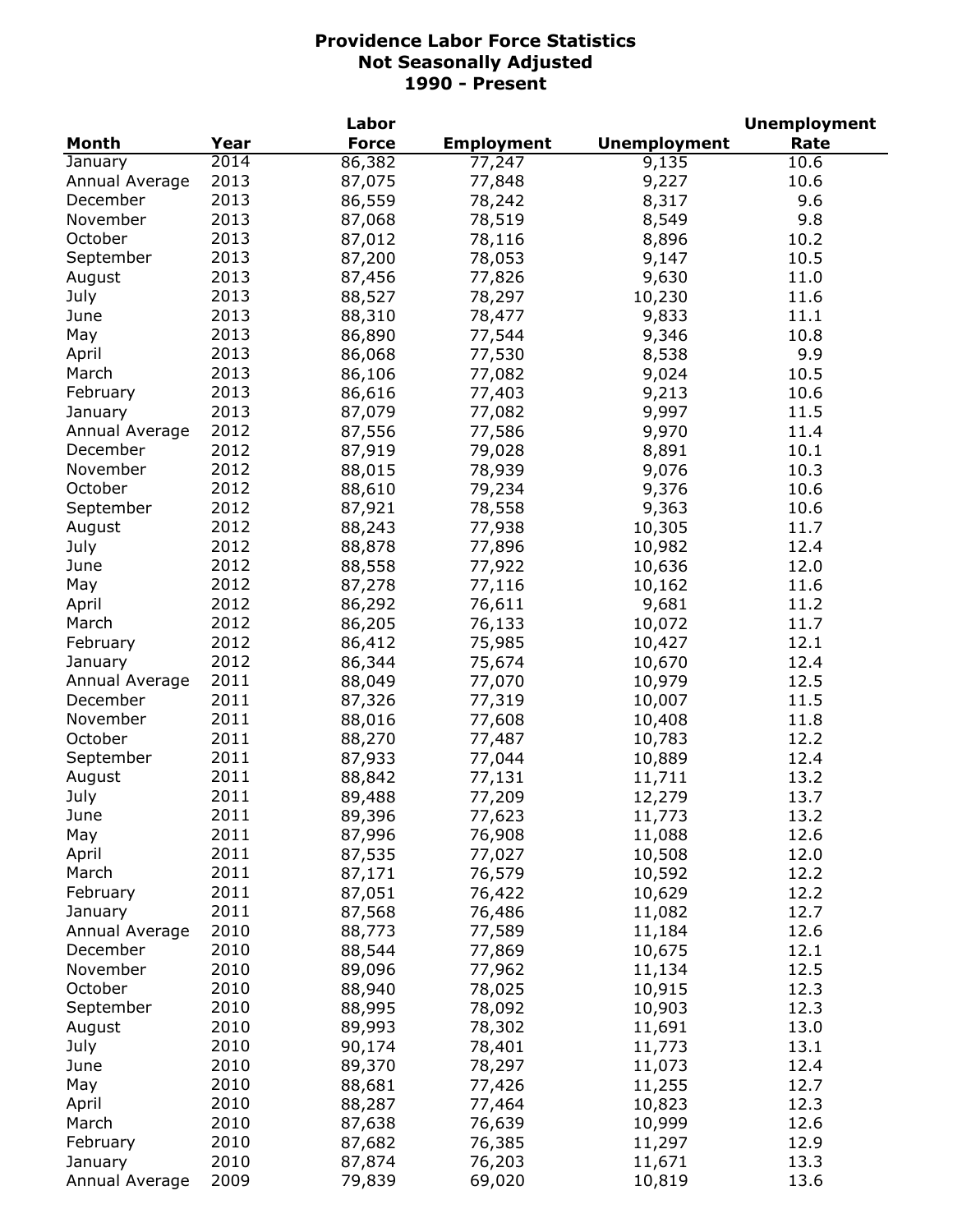|                |      | Labor        |                   |                     | <b>Unemployment</b> |
|----------------|------|--------------|-------------------|---------------------|---------------------|
| Month          | Year | <b>Force</b> | <b>Employment</b> | <b>Unemployment</b> | Rate                |
| December       | 2009 | 79,306       | 68,805            | 10,501              | 13.2                |
| November       | 2009 | 79,861       | 69,370            | 10,491              | 13.1                |
| October        | 2009 | 79,631       | 68,993            | 10,638              | 13.4                |
| September      | 2009 | 79,746       | 68,880            | 10,866              | 13.6                |
| August         | 2009 | 80,744       | 69,380            | 11,364              | 14.1                |
| July           | 2009 | 81,696       | 69,740            | 11,956              | 14.6                |
| June           | 2009 | 80,845       | 69,616            | 11,229              | 13.9                |
| May            | 2009 | 79,800       | 68,660            | 11,140              | 14.0                |
| April          | 2009 | 79,283       | 68,855            | 10,428              | 13.2                |
| March          | 2009 | 79,099       | 68,543            | 10,556              | 13.3                |
| February       | 2009 | 79,290       | 68,692            | 10,598              | 13.4                |
| January        | 2009 | 78,769       | 68,711            | 10,058              | 12.8                |
| Annual Average | 2008 | 78,924       | 71,683            | 7,241               | 9.2                 |
| December       | 2008 | 79,184       | 70,537            | 8,647               | 10.9                |
| November       | 2008 | 79,114       | 71,276            | 7,838               | 9.9                 |
| October        | 2008 | 78,998       | 71,311            | 7,687               | 9.7                 |
| September      | 2008 | 79,045       | 71,382            | 7,663               | 9.7                 |
| August         | 2008 | 79,836       | 71,532            | 8,304               | 10.4                |
|                | 2008 |              |                   |                     | 10.0                |
| July           |      | 80,232       | 72,198            | 8,034               |                     |
| June           | 2008 | 79,580       | 72,379            | 7,201               | 9.0                 |
| May            | 2008 | 78,639       | 71,626            | 7,013               | 8.9                 |
| April          | 2008 | 77,920       | 72,131            | 5,789               | 7.4                 |
| March          | 2008 | 78,046       | 71,836            | 6,210               | 8.0                 |
| February       | 2008 | 77,942       | 71,811            | 6,131               | 7.9                 |
| January        | 2008 | 78,554       | 72,175            | 6,379               | 8.1                 |
| Annual Average | 2007 | 78,893       | 73,920            | 4,973               | 6.3                 |
| December       | 2007 | 79,007       | 73,707            | 5,300               | 6.7                 |
| November       | 2007 | 79,269       | 74,320            | 4,949               | $6.2$               |
| October        | 2007 | 78,954       | 74,126            | 4,828               | 6.1                 |
| September      | 2007 | 79,060       | 74,085            | 4,975               | 6.3                 |
| August         | 2007 | 79,251       | 73,826            | 5,425               | 6.8                 |
| July           | 2007 | 80,131       | 74,355            | 5,776               | 7.2                 |
| June           | 2007 | 79,480       | 74,574            | 4,906               | 6.2                 |
| May            | 2007 | 78,433       | 73,764            | 4,669               | 6.0                 |
| April          | 2007 | 78,083       | 73,622            | 4,461               | 5.7                 |
| March          | 2007 | 78,031       | 73,641            | 4,390               | 5.6                 |
| February       | 2007 | 78,215       | 73,509            | 4,706               | 6.0                 |
| January        | 2007 | 78,797       | 73,511            | 5,286               | 6.7                 |
| Annual Average | 2006 | 79,594       | 74,383            | 5,211               | 6.5                 |
| December       | 2006 | 79,756       | 75,415            | 4,341               | 5.4                 |
| November       | 2006 | 80,054       | 75,488            | 4,566               | 5.7                 |
| October        | 2006 | 79,660       | 75,284            | 4,376               | 5.5                 |
| September      | 2006 | 79,561       | 74,834            | 4,727               | 5.9                 |
| August         | 2006 | 80,323       | 74,708            | 5,615               | 7.0                 |
| July           | 2006 | 80,973       | 74,855            | 6,118               | 7.6                 |
| June           | 2006 | 80,475       | 74,848            | 5,627               | 7.0                 |
| May            | 2006 | 79,230       | 73,917            | 5,313               | 6.7                 |
| April          | 2006 | 78,928       | 73,758            | 5,170               | 6.6                 |
| March          | 2006 | 78,654       | 73,304            | 5,350               | 6.8                 |
| February       | 2006 | 78,711       | 73,113            | 5,598               | 7.1                 |
| January        | 2006 | 78,792       | 73,067            | 5,725               | 7.3                 |
| Annual Average | 2005 | 78,535       | 73,499            | 5,036               | 6.4                 |
| December       | 2005 | 79,411       | 74,548            | 4,863               | 6.1                 |
| November       | 2005 | 79,790       | 74,768            | 5,022               | 6.3                 |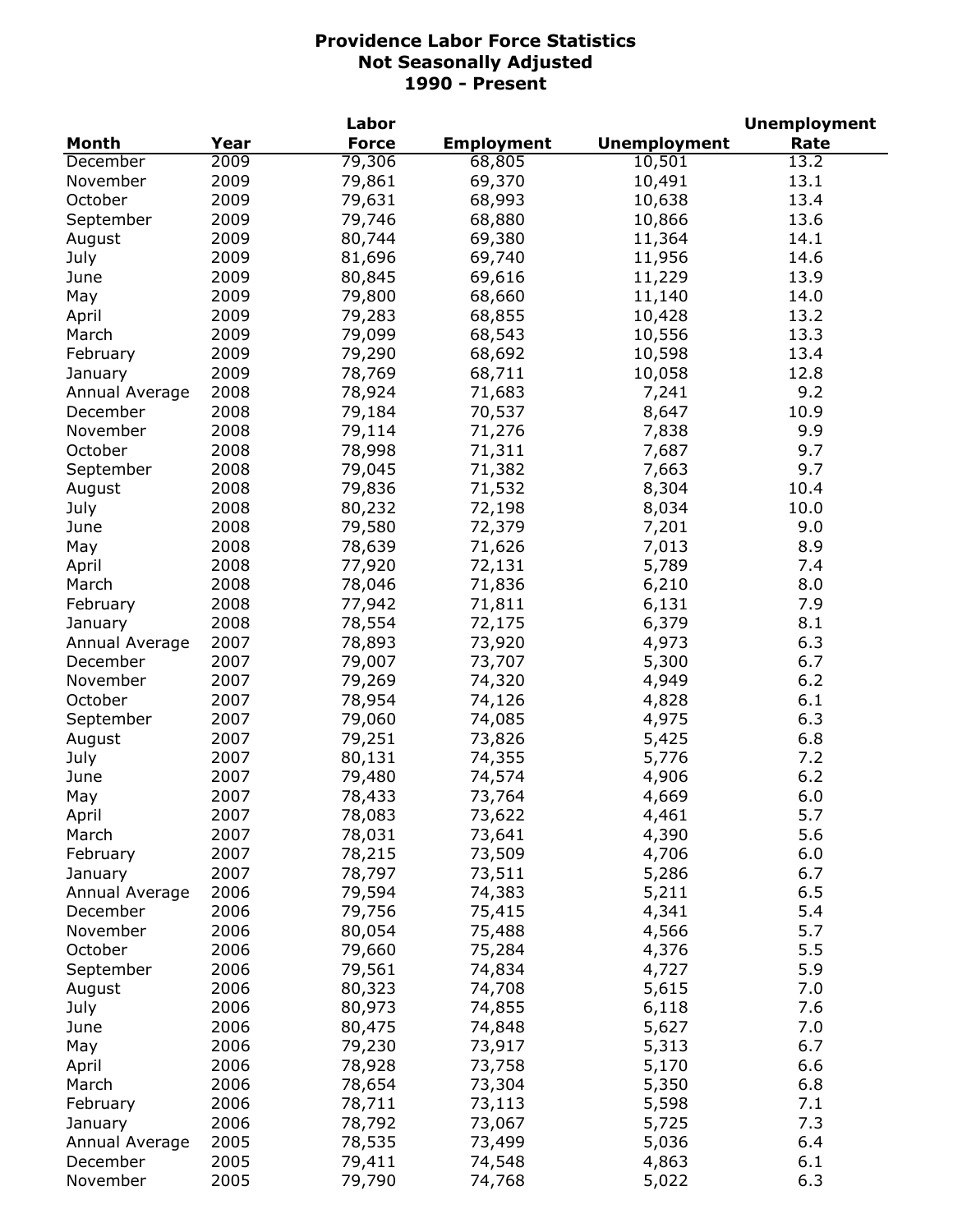|                |      | Labor        |                   |                     | <b>Unemployment</b> |
|----------------|------|--------------|-------------------|---------------------|---------------------|
| <b>Month</b>   | Year | <b>Force</b> | <b>Employment</b> | <b>Unemployment</b> | Rate                |
| October        | 2005 | 79,350       | 74,483            | 4,867               | 6.1                 |
| September      | 2005 | 79,397       | 74,124            | 5,273               | 6.6                 |
| August         | 2005 | 79,861       | 74,268            | 5,593               | 7.0                 |
| July           | 2005 | 80,138       | 74,204            | 5,934               | 7.4                 |
| June           | 2005 | 79,025       | 73,883            | 5,142               | 6.5                 |
| May            | 2005 | 77,712       | 73,054            | 4,658               | 6.0                 |
| April          | 2005 | 77,443       | 72,775            | 4,668               | 6.0                 |
| March          | 2005 | 76,842       | 72,184            | 4,658               | 6.1                 |
| February       | 2005 | 76,698       | 71,928            | 4,770               | 6.2                 |
| January        | 2005 | 76,756       | 71,767            | 4,989               | 6.5                 |
| Annual Average | 2004 | 77,617       | 72,695            | 4,922               | 6.3                 |
| December       | 2004 | 77,414       | 73,325            | 4,089               | 5.3                 |
| November       | 2004 | 77,690       | 73,614            | 4,076               | 5.2                 |
| October        | 2004 | 77,309       | 73,276            | 4,033               | 5.2                 |
| September      | 2004 | 77,145       | 72,904            | 4,241               | 5.5                 |
| August         | 2004 | 78,078       | 73,004            | 5,074               | 6.5                 |
| July           | 2004 | 79,035       | 73,276            | 5,759               | 7.3                 |
| June           | 2004 | 78,222       | 72,974            | 5,248               | 6.7                 |
|                | 2004 |              |                   |                     | 6.5                 |
| May            |      | 77,183       | 72,145            | 5,038               |                     |
| April          | 2004 | 77,136       | 72,090            | 5,046               | 6.5                 |
| March          | 2004 | 77,207       | 71,753            | 5,454               | 7.1                 |
| February       | 2004 | 77,174       | 71,900            | 5,274               | 6.8                 |
| January        | 2004 | 77,805       | 72,075            | 5,730               | 7.4                 |
| Annual Average | 2003 | 78,194       | 72,782            | 5,412               | 6.9                 |
| December       | 2003 | 77,659       | 73,123            | 4,536               | 5.8                 |
| November       | 2003 | 78,245       | 73,346            | 4,899               | 6.3                 |
| October        | 2003 | 77,728       | 73,046            | 4,682               | 6.0                 |
| September      | 2003 | 77,548       | 72,823            | 4,725               | 6.1                 |
| August         | 2003 | 78,379       | 72,887            | 5,492               | 7.0                 |
| July           | 2003 | 79,186       | 73,156            | 6,030               | 7.6                 |
| June           | 2003 | 79,332       | 73,359            | 5,973               | 7.5                 |
| May            | 2003 | 78,157       | 72,486            | 5,671               | 7.3                 |
| April          | 2003 | 78,007       | 72,638            | 5,369               | 6.9                 |
| March          | 2003 | 77,878       | 72,286            | 5,592               | 7.2                 |
| February       | 2003 | 78,060       | 72,305            | 5,755               | 7.4                 |
| January        | 2003 | 78,143       | 71,923            | 6,220               | 8.0                 |
| Annual Average | 2002 | 76,799       | 71,977            | 4,822               | 6.3                 |
| December       | 2002 | 77,939       | 72,995            | 4,944               | 6.3                 |
| November       | 2002 | 77,895       | 73,157            | 4,738               | 6.1                 |
| October        | 2002 | 77,464       | 72,849            | 4,615               | 6.0                 |
| September      | 2002 | 77,397       | 72,681            | 4,716               | 6.1                 |
| August         | 2002 | 77,455       | 72,441            | 5,014               | 6.5                 |
| July           | 2002 | 77,622       | 72,476            | 5,146               | 6.6                 |
| June           | 2002 | 76,832       | 72,254            | 4,578               | 6.0                 |
| May            | 2002 | 75,896       | 71,395            | 4,501               | 5.9                 |
| April          | 2002 | 75,631       | 71,141            | 4,490               | 5.9                 |
| March          | 2002 | 75,746       | 71,027            | 4,719               | 6.2                 |
| February       | 2002 | 75,861       | 71,079            | 4,782               | 6.3                 |
| January        | 2002 | 75,856       | 70,232            | 5,624               | 7.4                 |
| Annual Average | 2001 | 75,948       | 71,562            | 4,386               | 5.8                 |
| December       | 2001 | 76,182       | 71,990            | 4,192               | 5.5                 |
| November       | 2001 | 76,046       | 72,005            | 4,041               | 5.3                 |
| October        | 2001 | 75,957       | 71,870            | 4,087               | 5.4                 |
| September      | 2001 | 75,834       | 71,856            | 3,978               | 5.2                 |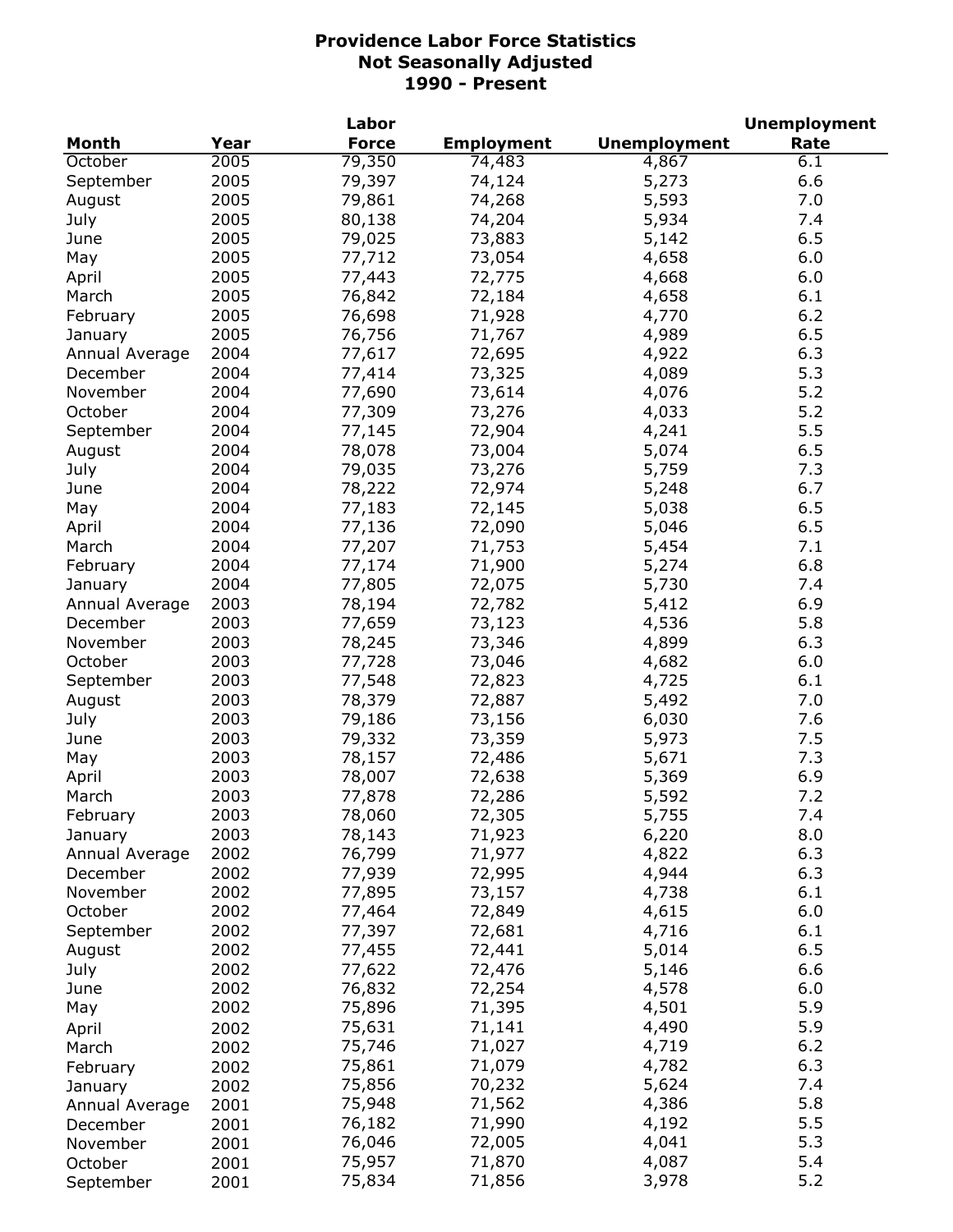|                |      | Labor        |                   |                     | <b>Unemployment</b> |
|----------------|------|--------------|-------------------|---------------------|---------------------|
| <b>Month</b>   | Year | <b>Force</b> | <b>Employment</b> | <b>Unemployment</b> | Rate                |
| August         | 2001 | 76,048       | 71,447            | 4,601               | 6.1                 |
| July           | 2001 | 76,876       | 71,910            | 4,966               | 6.5                 |
| June           | 2001 | 76,616       | 71,817            | 4,799               | 6.3                 |
| May            | 2001 | 75,447       | 71,050            | 4,397               | 5.8                 |
| April          | 2001 | 75,442       | 71,246            | 4,196               | 5.6                 |
| March          | 2001 | 75,757       | 71,190            | 4,567               | 6.0                 |
| February       | 2001 | 75,434       | 71,200            | 4,234               | 5.6                 |
| January        | 2001 | 75,742       | 71,167            | 4,575               | 6.0                 |
| Annual Average | 2000 | 76,035       | 72,227            | 3,808               | 5.0                 |
| December       | 2000 | 76,050       | 72,855            | 3,195               | 4.2                 |
|                | 2000 | 76,090       | 72,789            | 3,301               | 4.3                 |
| November       |      | 75,728       | 72,468            | 3,260               | 4.3                 |
| October        | 2000 |              | 72,199            | 3,435               | 4.5                 |
| September      | 2000 | 75,634       |                   |                     |                     |
| August         | 2000 | 76,367       | 72,298            | 4,069               | 5.3                 |
| July           | 2000 | 76,658       | 72,425            | 4,233               | 5.5                 |
| June           | 2000 | 76,635       | 72,693            | 3,942               | 5.1                 |
| May            | 2000 | 75,741       | 71,964            | 3,777               | 5.0                 |
| April          | 2000 | 75,740       | 72,318            | 3,422               | 4.5                 |
| March          | 2000 | 75,631       | 71,723            | 3,908               | 5.2                 |
| February       | 2000 | 75,811       | 71,494            | 4,317               | 5.7                 |
| January        | 2000 | 76,338       | 71,498            | 4,840               | 6.3                 |
| Annual Average | 1999 | 72,804       | 68,802            | 4,002               | 5.5                 |
| December       | 1999 | 73,927       | 70,097            | 3,830               | 5.2                 |
| November       | 1999 | 73,806       | 69,993            | 3,813               | 5.2                 |
| October        | 1999 | 73,344       | 69,325            | 4,019               | 5.5                 |
| September      | 1999 | 72,988       | 68,857            | 4,131               | 5.7                 |
| August         | 1999 | 73,149       | 68,998            | 4,151               | 5.7                 |
| July           | 1999 | 73,337       | 68,941            | 4,396               | 6.0                 |
| June           | 1999 | 72,915       | 68,875            | 4,040               | 5.5                 |
| May            | 1999 | 72,209       | 68,412            | 3,797               | 5.3                 |
| April          | 1999 | 71,771       | 68,323            | 3,448               | 4.8                 |
| March          | 1999 | 71,920       | 68,214            | 3,706               | 5.2                 |
| February       | 1999 | 71,875       | 67,840            | 4,035               | 5.6                 |
| January        | 1999 | 72,401       | 67,749            | 4,652               | 6.4                 |
| Annual Average | 1998 | 72,343       | 68,151            | 4,192               | 5.8                 |
| December       | 1998 | 73,336       | 69,737            | 3,599               | 4.9                 |
| November       | 1998 | 73,249       | 69,653            | 3,596               | 4.9                 |
| October        | 1998 | 72,964       | 68,821            | 4,143               | 5.7                 |
|                | 1998 | 72,671       | 68,461            | 4,210               | 5.8                 |
| September      | 1998 | 72,400       | 68,388            | 4,012               | 5.5                 |
| August         |      | 72,640       | 68,353            | 4,287               | 5.9                 |
| July           | 1998 |              |                   | 4,001               | 5.5                 |
| June           | 1998 | 72,206       | 68,205            |                     |                     |
| May            | 1998 | 71,457       | 67,542            | 3,915               | 5.5                 |
| April          | 1998 | 71,065       | 67,355            | 3,710               | 5.2                 |
| March          | 1998 | 72,022       | 67,145            | 4,877               | 6.8                 |
| February       | 1998 | 71,899       | 67,081            | 4,818               | 6.7                 |
| January        | 1998 | 72,215       | 67,074            | 5,141               | 7.1                 |
| Annual Average | 1997 | 72,895       | 68,002            | 4,893               | 6.7                 |
| December       | 1997 | 73,174       | 69,031            | 4,143               | 5.7                 |
| November       | 1997 | 73,452       | 69,316            | 4,136               | 5.6                 |
| October        | 1997 | 73,397       | 68,849            | 4,548               | $6.2$               |
| September      | 1997 | 73,462       | 68,721            | 4,741               | 6.5                 |
| August         | 1997 | 73,645       | 68,784            | 4,861               | 6.6                 |
| July           | 1997 | 74,174       | 68,679            | 5,495               | 7.4                 |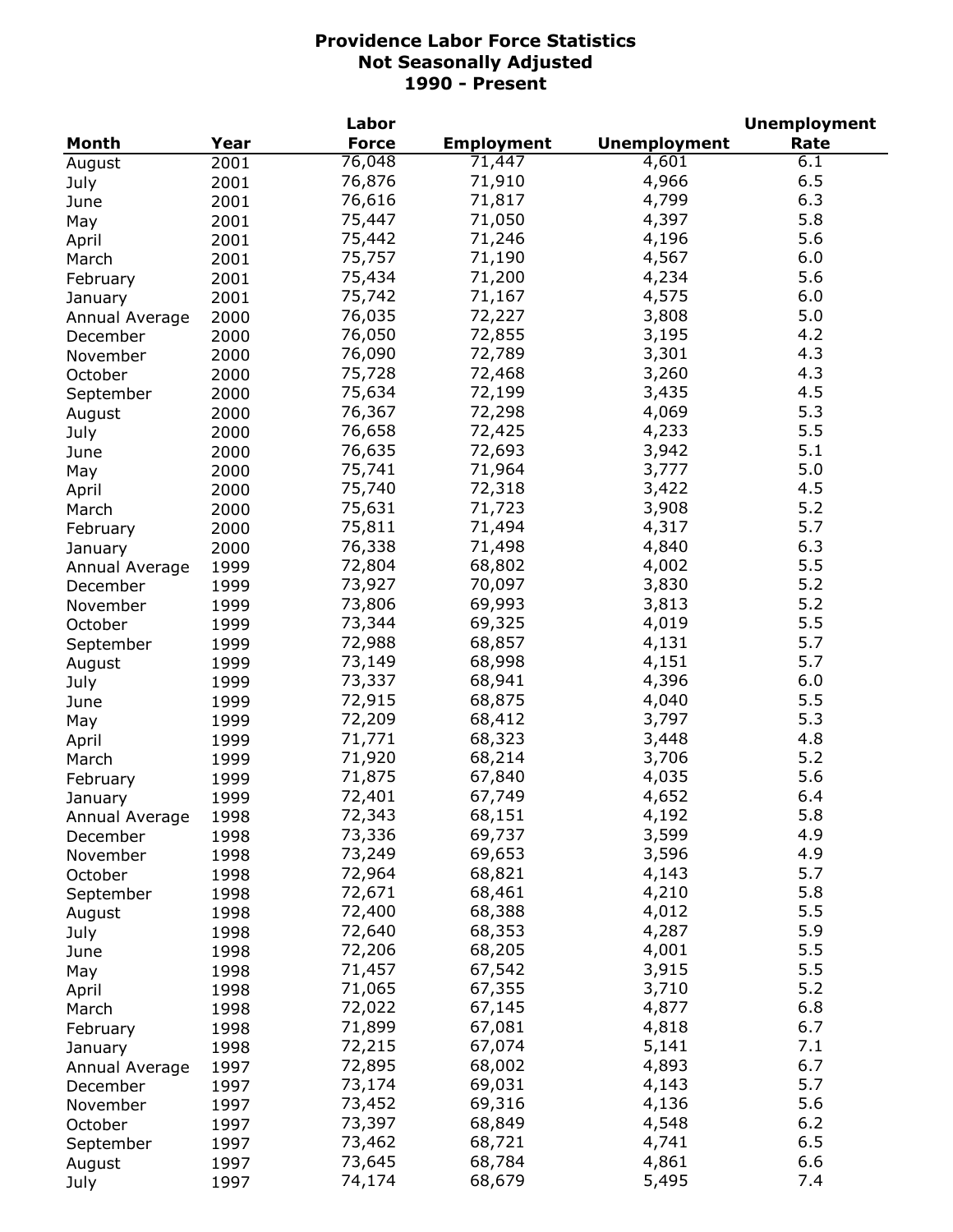|                |      | Labor        |                   |                     | <b>Unemployment</b> |
|----------------|------|--------------|-------------------|---------------------|---------------------|
| <b>Month</b>   | Year | <b>Force</b> | <b>Employment</b> | <b>Unemployment</b> | Rate                |
| June           | 1997 | 73,327       | 68,208            | 5,119               | 7.0                 |
| May            | 1997 | 72,480       | 67,449            | 5,031               | 6.9                 |
| April          | 1997 | 71,804       | 67,281            | 4,523               | 6.3                 |
| March          | 1997 | 72,016       | 66,904            | 5,112               | 7.1                 |
| February       | 1997 | 71,795       | 66,459            | 5,336               | 7.4                 |
| January        | 1997 | 72,006       | 66,337            | 5,669               | 7.9                 |
| Annual Average | 1996 | 71,531       | 66,795            | 4,736               | 6.6                 |
| December       | 1996 | 72,449       | 68,030            | 4,419               | 6.1                 |
| November       | 1996 | 72,520       | 68,203            | 4,317               | 6.0                 |
| October        | 1996 | 72,245       | 67,889            | 4,356               | 6.0                 |
|                | 1996 | 71,821       | 67,412            | 4,409               | 6.1                 |
| September      |      | 71,801       | 67,348            | 4,453               | 6.2                 |
| August         | 1996 |              |                   |                     | 7.3                 |
| July           | 1996 | 72,358       | 67,097            | 5,261               |                     |
| June           | 1996 | 71,821       | 67,139            | 4,682               | 6.5                 |
| May            | 1996 | 70,890       | 66,319            | 4,571               | 6.4                 |
| April          | 1996 | 70,385       | 65,961            | 4,424               | 6.3                 |
| March          | 1996 | 70,688       | 65,763            | 4,925               | 7.0                 |
| February       | 1996 | 70,677       | 65,426            | 5,251               | 7.4                 |
| January        | 1996 | 70,720       | 64,957            | 5,763               | 8.1                 |
| Annual Average | 1995 | 71,085       | 65,610            | 5,475               | 7.7                 |
| December       | 1995 | 71,323       | 66,711            | 4,612               | 6.5                 |
| November       | 1995 | 71,467       | 66,879            | 4,588               | 6.4                 |
| October        | 1995 | 71,280       | 66,381            | 4,899               | 6.9                 |
| September      | 1995 | 71,137       | 65,838            | 5,299               | 7.4                 |
| August         | 1995 | 71,450       | 66,004            | 5,446               | 7.6                 |
| July           | 1995 | 71,963       | 65,713            | 6,250               | 8.7                 |
| June           | 1995 | 71,491       | 65,575            | 5,916               | 8.3                 |
| May            | 1995 | 70,414       | 64,738            | 5,676               | 8.1                 |
| April          | 1995 | 70,548       | 64,901            | 5,647               | 8.0                 |
| March          | 1995 | 70,311       | 64,796            | 5,515               | 7.8                 |
| February       | 1995 | 70,521       | 64,950            | 5,571               | 7.9                 |
| January        | 1995 | 71,123       | 64,838            | 6,285               | 8.8                 |
| Annual Average | 1994 | 69,573       | 64,170            | 5,403               | 7.8                 |
| December       | 1994 | 69,273       | 64,750            | 4,523               | 6.5                 |
| November       | 1994 | 69,698       | 65,013            | 4,685               | 6.7                 |
| October        | 1994 | 69,739       | 64,598            | 5,141               | 7.4                 |
| September      | 1994 | 69,481       | 64,117            | 5,364               | 7.7                 |
| August         | 1994 | 70,241       | 64,552            | 5,689               | 8.1                 |
|                | 1994 | 70,370       | 64,351            | 6,019               | 8.6                 |
| July           | 1994 | 69,931       | 64,473            | 5,458               | 7.8                 |
| June           |      | 69,065       | 63,838            | 5,227               | 7.6                 |
| May            | 1994 |              |                   | 4,983               | 7.3                 |
| April          | 1994 | 68,540       | 63,557            |                     |                     |
| March          | 1994 | 68,869       | 63,415            | 5,454               | 7.9                 |
| February       | 1994 | 69,531       | 63,768            | 5,763               | 8.3                 |
| January        | 1994 | 70,133       | 63,608            | 6,525               | 9.3                 |
| Annual Average | 1993 | 71,523       | 65,441            | 6,082               | 8.5                 |
| December       | 1993 | 71,331       | 65,825            | 5,506               | 7.7                 |
| November       | 1993 | 71,681       | 65,952            | 5,729               | 8.0                 |
| October        | 1993 | 71,396       | 65,644            | 5,752               | 8.1                 |
| September      | 1993 | 71,257       | 65,525            | 5,732               | 8.0                 |
| August         | 1993 | 72,061       | 66,222            | 5,839               | 8.1                 |
| July           | 1993 | 72,257       | 66,233            | 6,024               | 8.3                 |
| June           | 1993 | 72,340       | 66,142            | 6,198               | 8.6                 |
| May            | 1993 | 71,426       | 65,294            | 6,132               | 8.6                 |